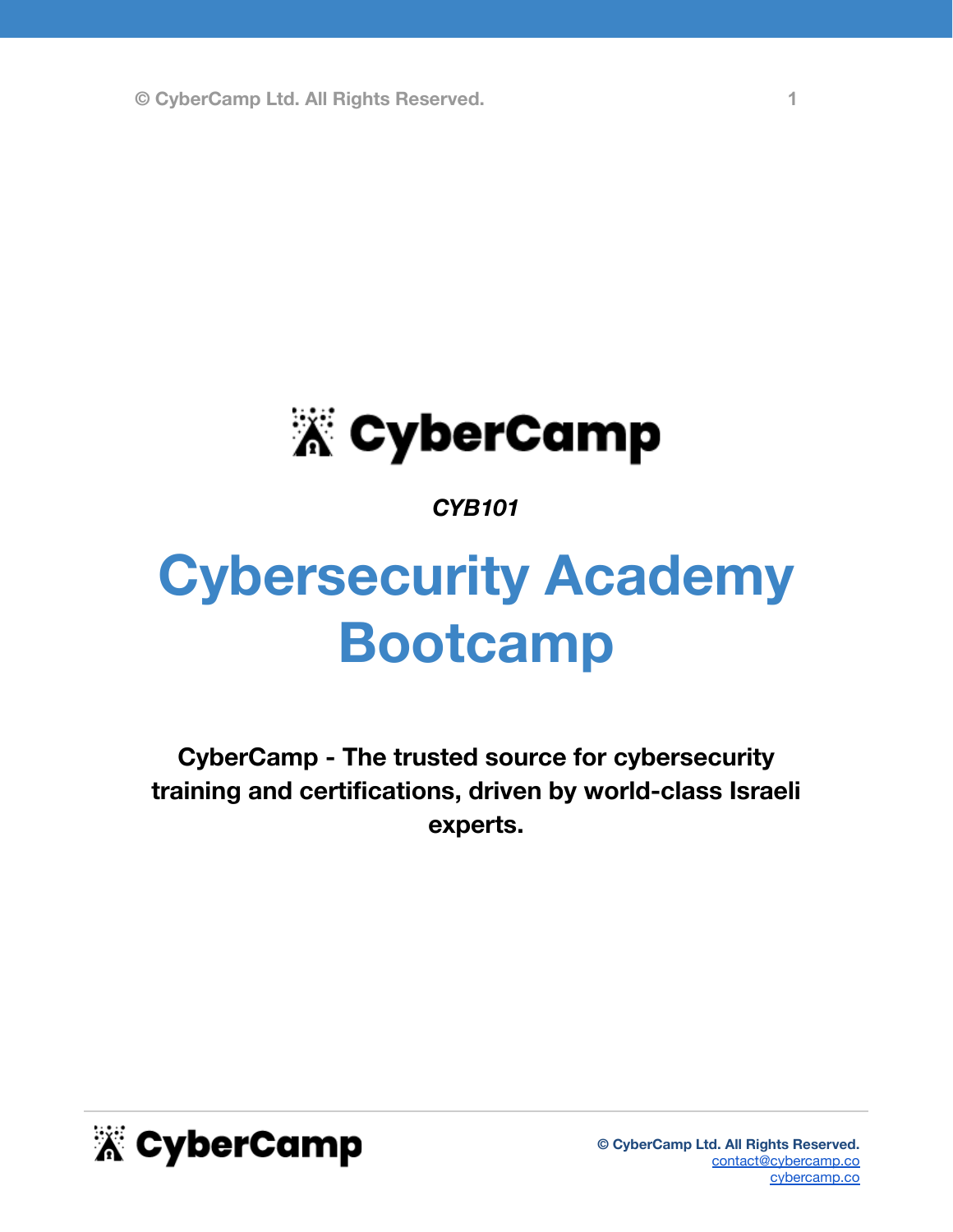### <span id="page-1-0"></span>**Table of Contents**

**Table of [Contents](#page-1-0)** 

**Course [Description](#page-2-0)** 

**Target [Audience](#page-2-1)** 

**[Prerequisites](#page-2-2)** 

**[Certification](#page-2-3)** 

**Training [Objectives](#page-3-0)** 

Job [Roles](#page-3-1)

Laptop [Requirements](#page-3-2)

**[Training](#page-4-0) Outline** 

Module - [Introduction](#page-4-1)

Module - Setting Up a [Personal](#page-4-2) Lab

Module - Linux [Administration](#page-4-3) and Security

Module - Windows [Administration](#page-6-0) and Security

Module - Computer Networking [Fundamentals](#page-6-1)

Module - [Cybersecurity](#page-7-0) Governance and Risk

Module - [Enterprise](#page-7-1) Network Security

Module - Digital Forensics and Incident [Response](#page-8-0)

Module - [Real-World](#page-9-0) Project

Module - Web [Application](#page-9-1) Security

Module - Job [Preparation](#page-10-0)

Module - Final Exam and [Certification](#page-11-0)

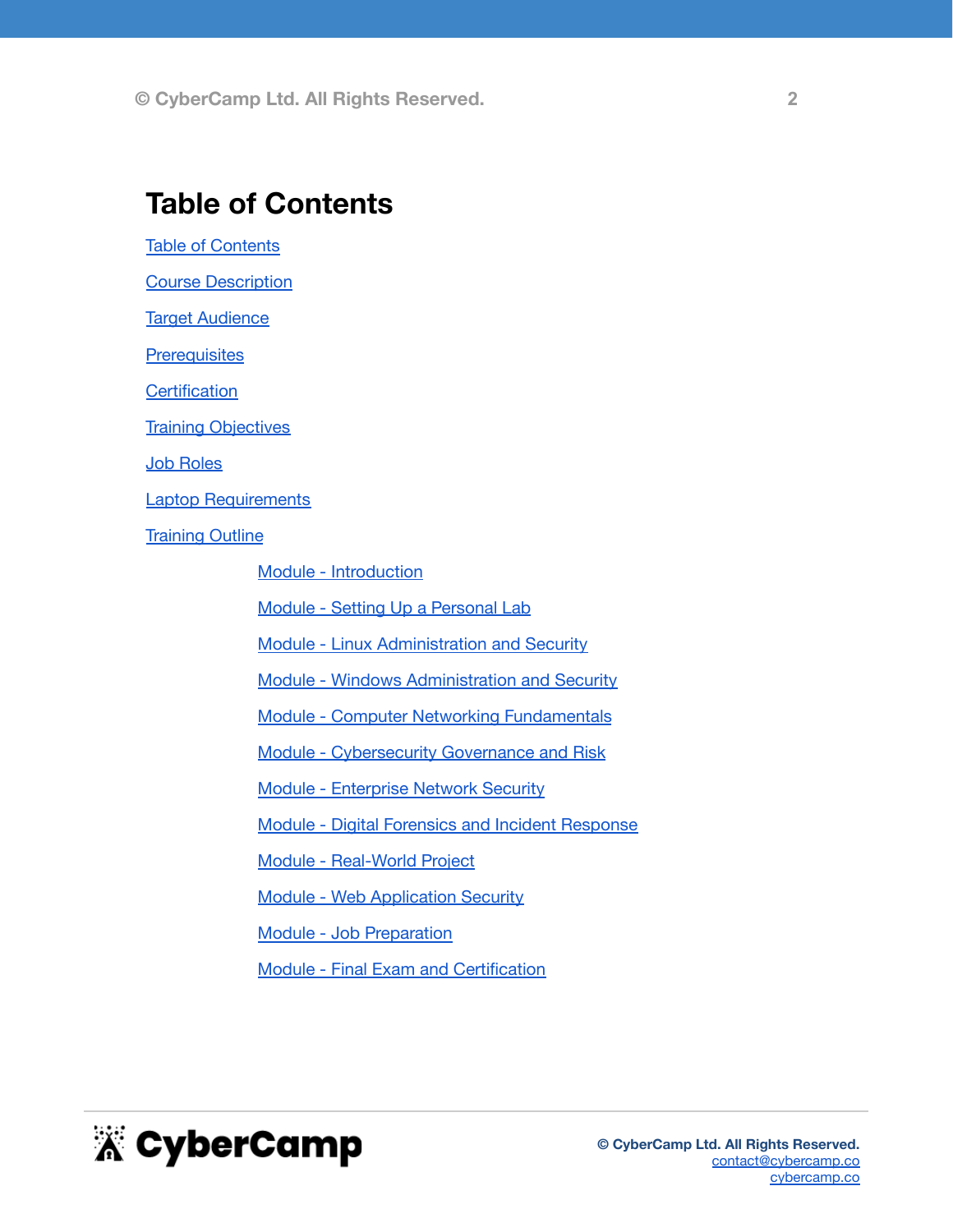# <span id="page-2-0"></span>**Course Description**

### **CYB101: Cybersecurity Academy Bootcamp**

CyberCamp's training provides a wide knowledge base and a set of powerful tools for each learner, enabling graduates to start functioning in a variety of junior security positions. Through building a personal lab and practicing tens of real-world challenges during the course, learners will acquire invaluable skills to give them a strong base for becoming distinguished security professionals, delivering unmatched value to corporations that employ them.

# <span id="page-2-1"></span>**Target Audience**

● Anyone pursuing a career as a cybersecurity professional.

### <span id="page-2-2"></span>**Prerequisites**

- English level: B2, C1, or C2
- Passing the CyberCamp Online Admission Test
- STEM Diploma or Degree (Science, Technology, Engineering, and Mathematics) - Recommended

# <span id="page-2-3"></span>**Certification**

After successfully completing this training, participants will be entitled to the **CyberCamp Certified Security Professional** certificate.

This program provides hands-on training and preparation for the following industry certifications:

- **● CompTIA A+**
- **● CompTIA Network+**
- **● CompTIA Security+**
- **● CompTIA CySA+**

Participants can take the exams independently after the course ends.

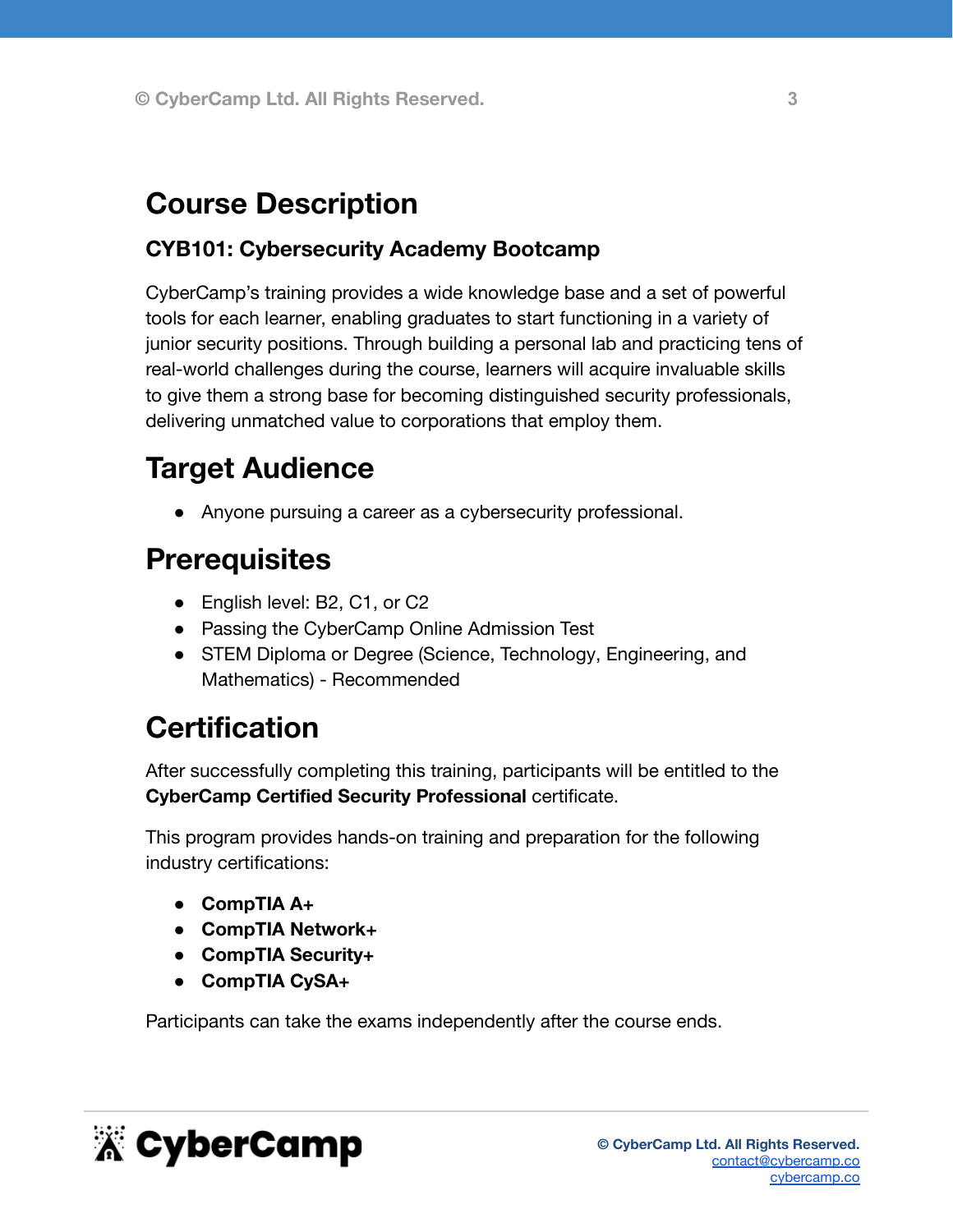# <span id="page-3-0"></span>**Training Objectives**

By the end of this course, participants will:

- Get a solid technical foundation in the fields of **Linux, Windows, Networking, Host and Network Security, Web Application Security,** and **Incident Response.**
- Gain knowledge of administering SIEM solutions.
- Gain knowledge of SOC processes, technologies, and workflows.
- Be able to recognize attacker tools, tactics, and procedures to identify indicators of compromise (IOCs).
- Be able to monitor and analyze logs and alerts from a variety of different technologies (IDS/IPS, end-point protection, servers, and hosts).
- Be able to utilize a set of security tools for analyzing networks and protecting systems.
- Be able to gather detailed information about devices in a network.
- Be able to discover and mitigate MITM attacks.
- Be able to discover and mitigate web application vulnerabilities.

### <span id="page-3-1"></span>**Job Roles**

**At the end of the course, graduates will be ready to start the following job roles at a junior level:**

- Security/SOC Analyst
- Security Engineer/Architect
- System Administrator
- Threat Intelligence Analyst
- Cybersecurity Consultant
- Technical Security Manager

### <span id="page-3-2"></span>**Computer Requirements**

- CPU: 64-bit Intel i5/i7
- RAM: 8 GB RAM minimum
- Hard Drive Free Space: 100 GB Free space

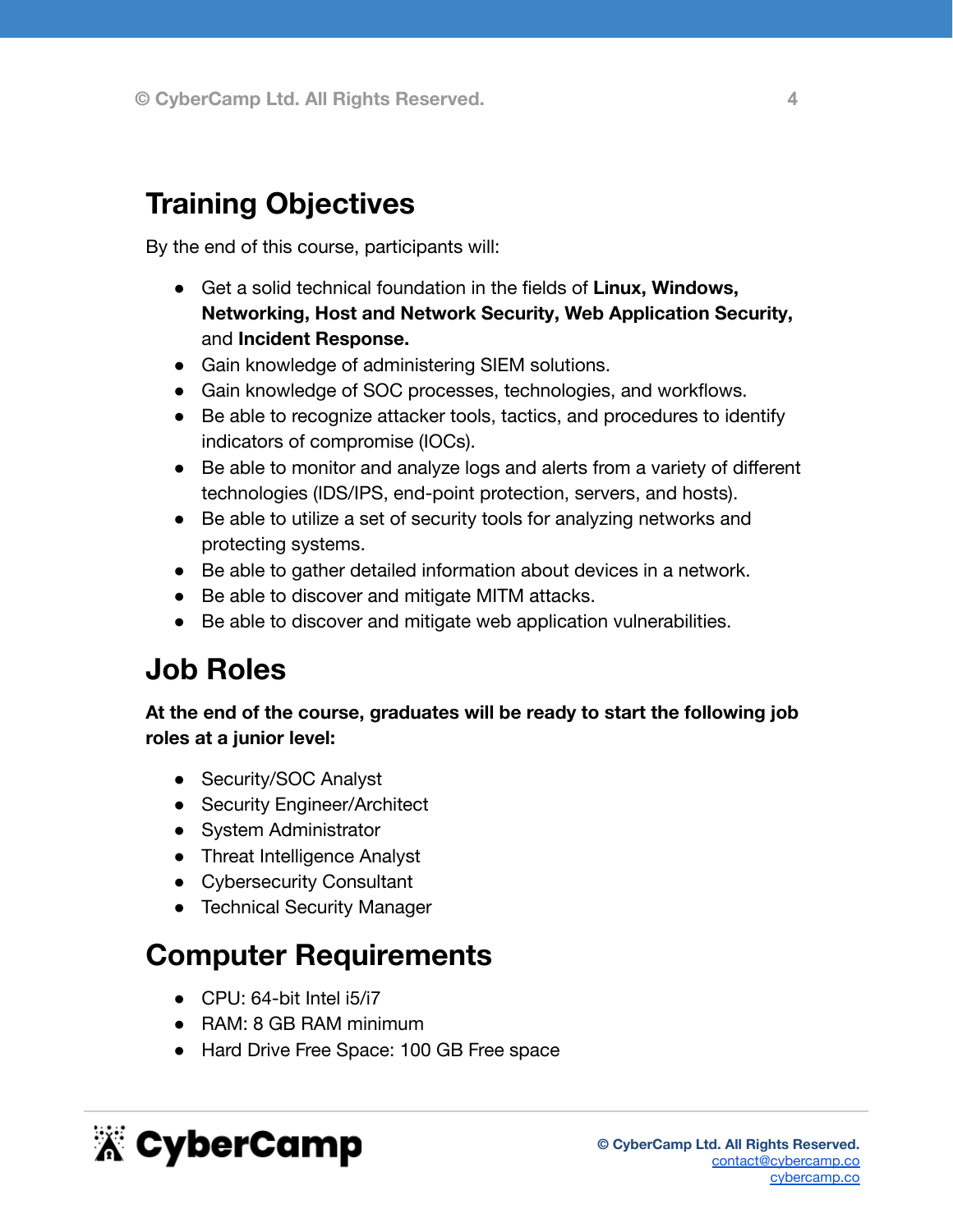- Operating System: Windows / macOS / Linux
- Webcam and microphone

# <span id="page-4-0"></span>**Training Outline**

#### <span id="page-4-1"></span>**Module - Introduction**

• Course Overview and Goals

<span id="page-4-2"></span>**Module - Setting Up a Personal Lab**

- What is Virtualization?
- Virtualization Software Overview
	- Creating a Virtual Machine
	- Creating and Using Snapshots
- Installing Kali as a Virtual Machine
- Installing Windows as a Virtual Machine
- Creating a Linux Cloud Server

#### <span id="page-4-3"></span>**Module - Linux Administration and Security**

- Introduction to UNIX/Linux
	- The Kernel
	- The Shell
	- The Terminal
	- Linux Distributions
- **Command Line Basics** 
	- man pages
	- Directories
	- Files
	- **○ Bonus: Problem Solving Methodology**
- File Contents
- Linux File Tree
- Shell Expansion
	- Commands and Arguments
	- Control Operators
	- **Shell variables** 
		- Shell Embedding and Options

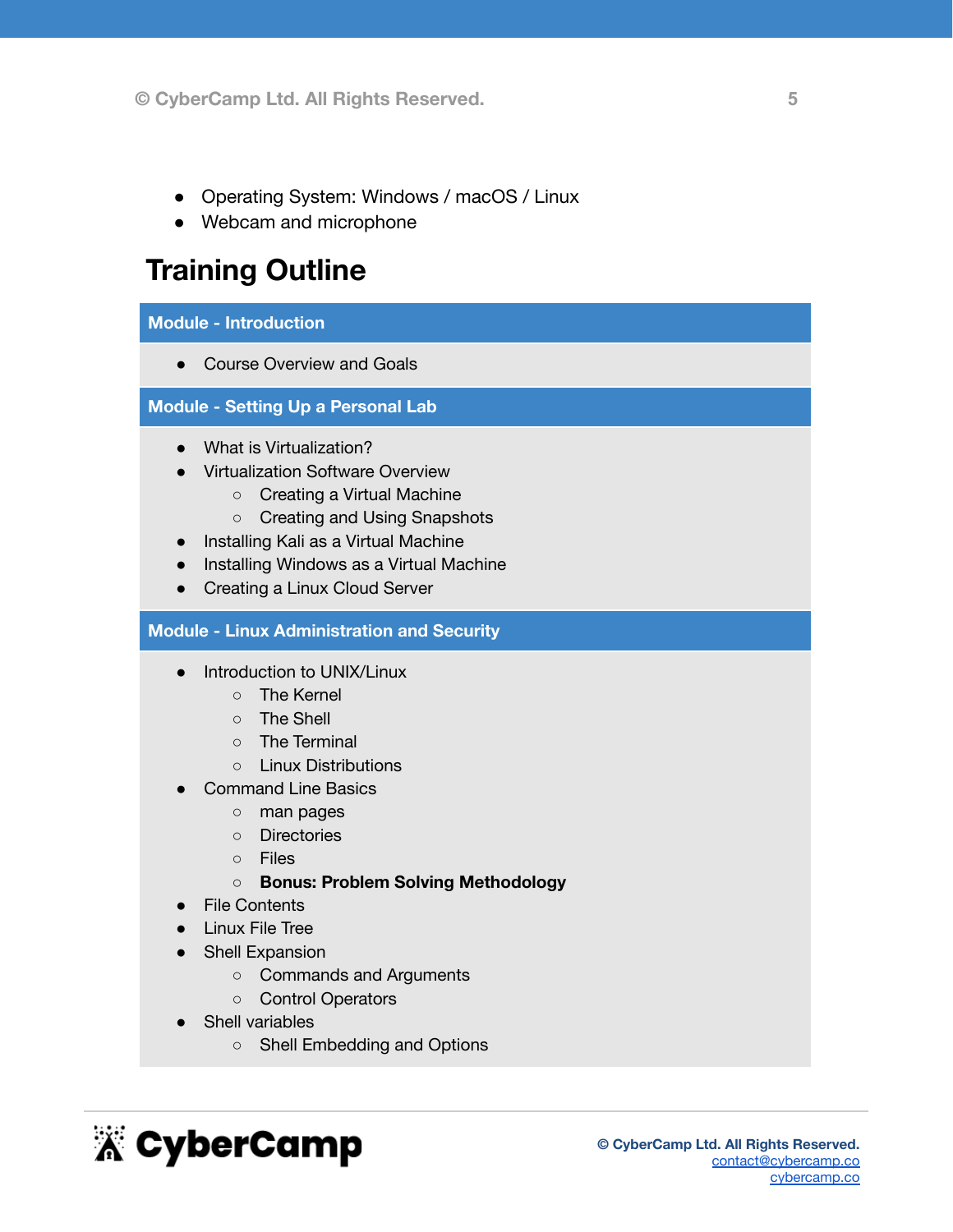- Shell History
- File Globbing
- **Pipes and Commands** 
	- I/O Redirection
		- Filters
		- Basic Unix Tools
			- Command Line Challenge
		- Regular Expressions
			- Regular Expressions Challenge
- Command-Line Environment
	- tmux
	- vim
	- **○ Bonus: Touch Typing**
	- **○ Bonus: Mouseless Computer Control**
- **Bash Scripting** 
	- Introduction
	- Loops
	- Parameters
- **Local User Management** 
	- Introduction to Users
	- User Management
	- User Passwords
	- User Profiles
	- Groups
- **File Security** 
	- Standard File Permissions
	- Advanced File Permissions
	- Access Control Lists
	- File Links
- **Processes** 
	- Introduction
	- Process Priorities
	- Background Jobs
- **Linux System Administration** 
	- Scheduling
	- Logging

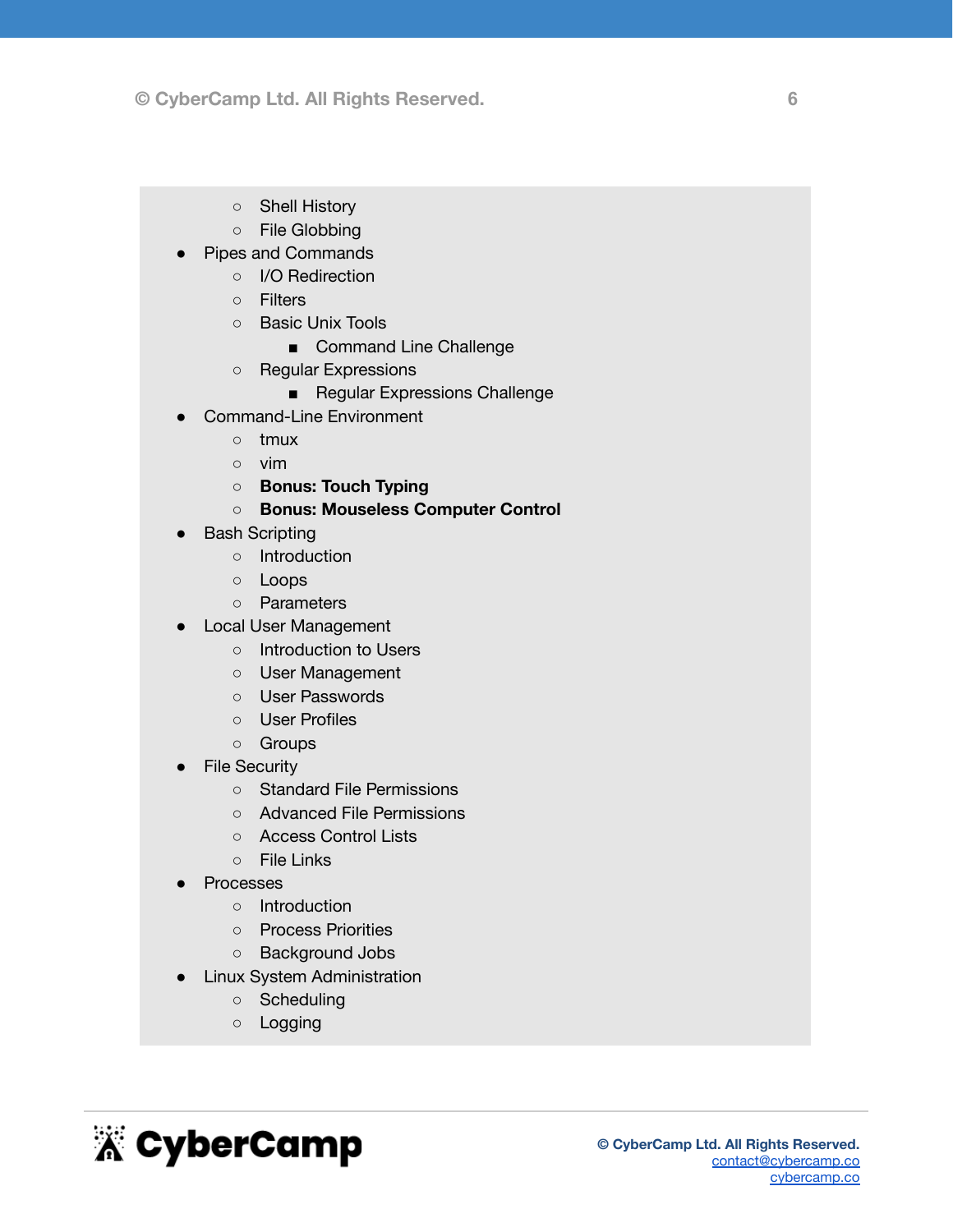- Memory Management
- Resource Monitoring
- Package Management

#### <span id="page-6-0"></span>**Module - Windows Administration and Security**

- Introduction to Windows
- Command Line Basics
- Batch Scripting
- Windows Registry
- Permissions
- Workgroup
- Powershell
- Sysinternals Suite
- Windows Domain and Active Directory Security
	- Kerberos Enumeration
	- Using Hashcat to Crack Hashes
	- Pass the Hash

#### <span id="page-6-1"></span>**Module - Computer Networking Fundamentals**

- Introduction to Networking
	- The OSI Model
	- Key Networking Terms
- Packet Sniffing with Wireshark
- Advanced Wireshark Filtering and Analysis
	- Identifying Malicious Content and Streams
	- Extracting and Repairing Content from PCAP files
- **Physical Layer**
- Data Link Layer
	- MAC
	- ARP
	- Ethernet
- **Network Layer** 
	- Network Addresses
		- $\blacksquare$  IP (IPv4, IPv6)
	- Network Masks

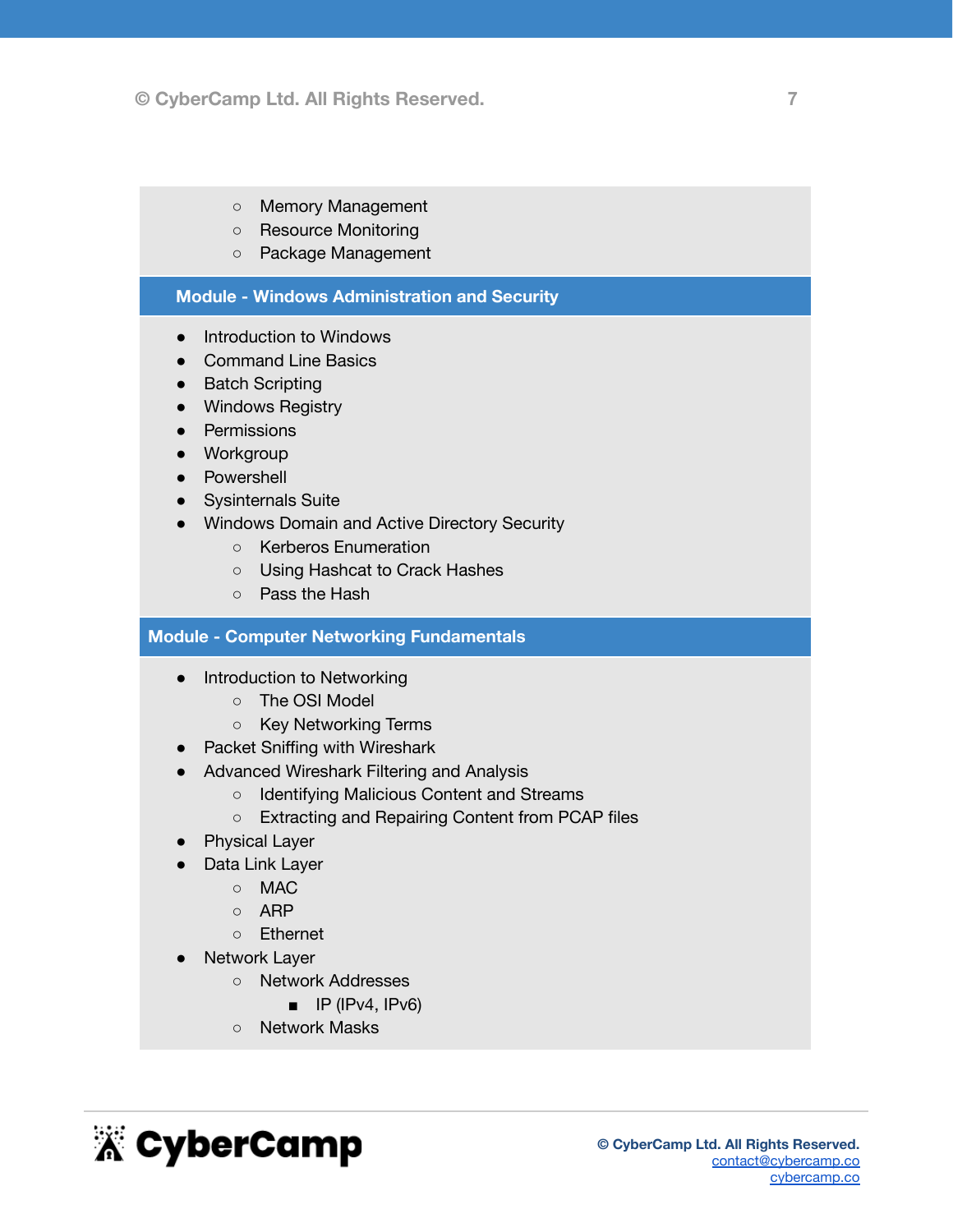- Routing
- ICMP
- **Transport Layer** 
	- TCP
	- UDP
- Session and Presentation Layer
	- Logical Ports
- Application Layer
	- Socket Programming TCP/UDP Client and Server
	- DHCP, DNS, FTP, HTTP, HTTPS, SNMP, SSH, Telnet, TLS/SSL
- Networking Conclusion A Journey of a Packet
- Working with Scapy and Impacket

#### <span id="page-7-0"></span>**Module - Cybersecurity Governance and Risk**

- Cybersecurity Governance
- Risk Evaluation
- Security Frameworks
	- NIST Cybersecurity Framework
	- ISO 27001 (Information Security Management)
- Compliance
	- PCI-DSS
	- HIPAA
	- EU GDPR
	- NIS Directive

#### <span id="page-7-1"></span>**Module - Enterprise Network Security**

- Introduction Cyber Attack Process
	- MITRE ATT&CK Framework
	- Cyber Kill Chain
- **Network Anonymity** 
	- Proxy Servers
	- proxychains
	- Tor
- **Network Attack Detection and Prevention** 
	- Denial-of-Service Attacks

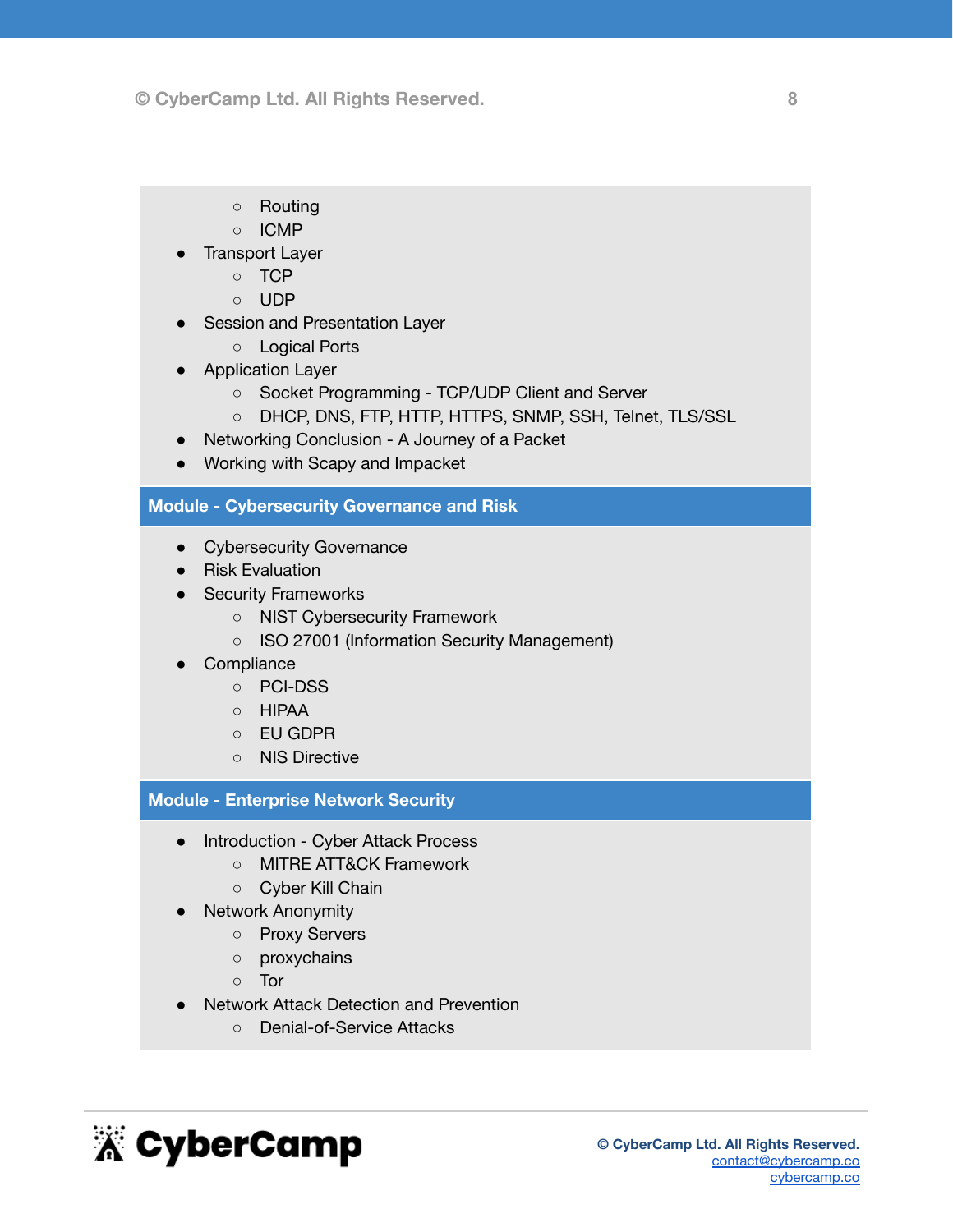- MITM Attacks
	- IP Spoofing
	- ARP Spoofing
	- DNS Spoofing
	- Bypassing HTTPS (Protocol Downgrade Attacks)
	- Javascript Code Injection
- Detecting ARP Poisoning Attacks
- Detecting Suspicious Network Activity
- Preventing MITM Attacks
- **Firewalls** 
	- Next-Generation Firewalls
	- Web Application Firewalls (WAF)
	- iptables Refresher
- IDS/IPS
	- SNORT
	- Suricata
- Techniques for Evading IDS/IPS

#### <span id="page-8-0"></span>**Module - Digital Forensics and Incident Response**

- The SOC Security Operations Center
	- Modern SOC Components: People, Processes, and Technology
		- SOC Ethics
		- SIEM, EDR, and SOAR
	- SOC Analyst A Daily Overview
	- Identity and Access Management
	- Data Loss Prevention (DLP)
	- Workplace Security Awareness
- **Incident Response** 
	- Preparing for an Incident
	- Incident Response Lifecycle
- Digital Forensics
	- **○ Team challenge: Windows Image Forensic Investigation**
		- Toolkit: Autopsy, RegRipper, FTK Imager
- **Security Logging and Monitoring** 
	- Local and Centralized Logging
	- Security Information and Event Management (SIEM)

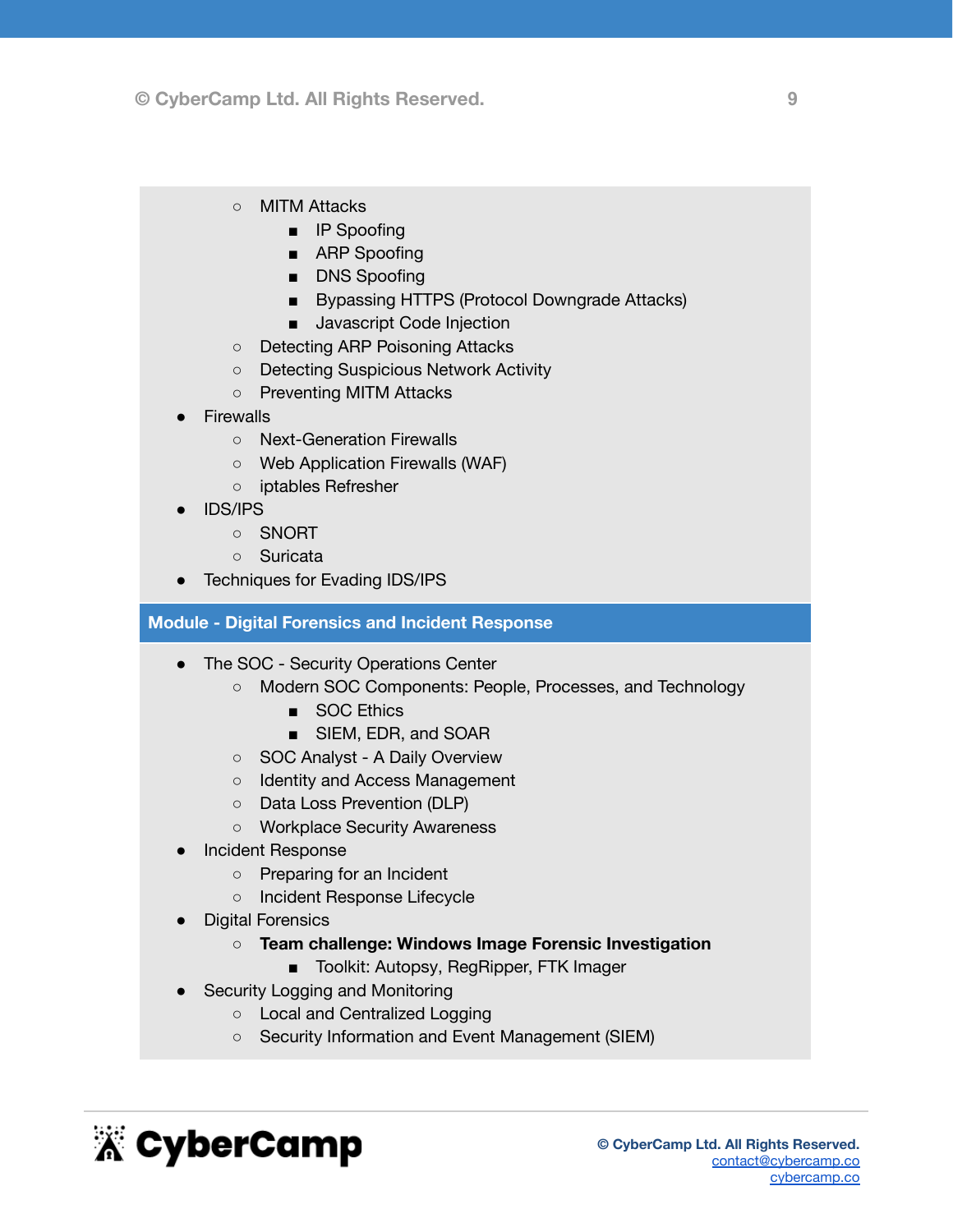- Installing and Configuring Splunk on a Windows Server
- Transformation Commands
- Reports, Dashboards, and Alerts
- Detecting Ransomware with Splunk

<span id="page-9-0"></span>**Module - Real-World Project**

- **● Building an Intrusion Detection System from Scratch**
	- Working with Scapy (Packet manipulation tool)

|            | <b>A</b> CyberCamp                                                                                                                                                                                                                                                                                                                                  |
|------------|-----------------------------------------------------------------------------------------------------------------------------------------------------------------------------------------------------------------------------------------------------------------------------------------------------------------------------------------------------|
| <b>YOU</b> | AW <i>III) K</i> u<br><b>DAY</b><br>S e ci<br>ww<br>$\sim$<br>755733<br>יי<br>immni<br>viiv<br><b>MAY</b><br><b>AAW</b><br><b>AMMOR</b><br>WW<br>$\sim$<br>ノハリ<br><b>COM</b><br>ww<br>$\overline{m}$<br>7110<br><i><b><i>MUUTHIANA</i></b></i><br><i><b>JIIIIIIIIII</b></i><br><b><i>UNIT AN</i></b><br>7553<br>7777<br>VOTI))<br>YO)<br>YO)<br>NO) |
|            | CyberCamp Midterm Project - p40K3t @ñ4l¥z3r                                                                                                                                                                                                                                                                                                         |

<span id="page-9-1"></span>**Module - Web Application Security**

- **●** Introduction to Web Applications
	- Web Servers
	- Web Application Architecture
	- Web Application Technologies
- Client-Side Development HTML, CSS, and Javascript
	- HTML5
		- Tags
		- Nesting Elements Hierarchy
		- HTML Attributes
		- Forms
	- DOM Document Object Model
	- CSS3
	- JavaScript
		- Manipulating the DOM
		- Ajax
		- jQuery
- Server-Side Development
	- Common Server Side Programming Languages

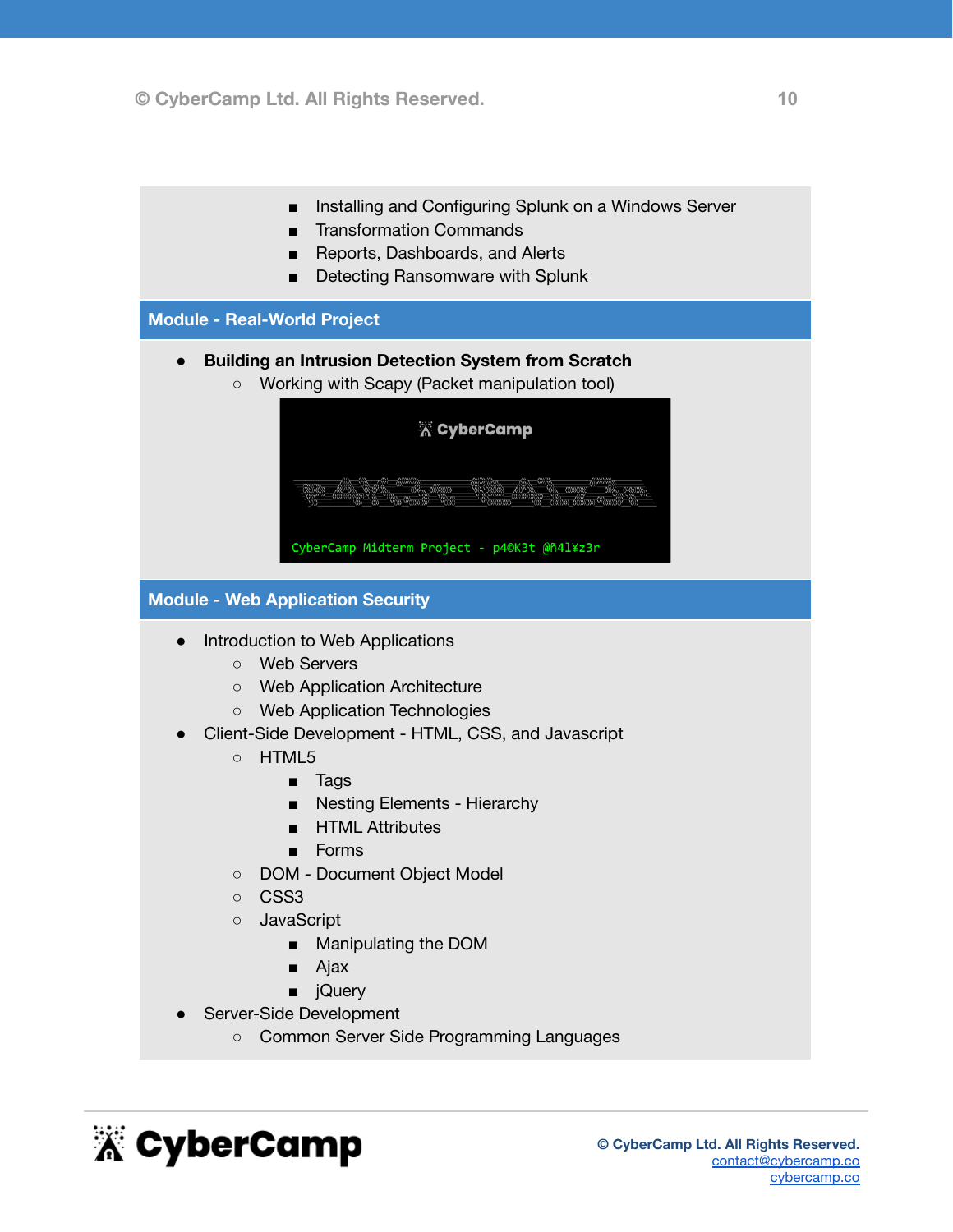- PHP
	- Variables, Loops, Functions, and Classes
	- Object Serialization
	- PHP and HTTP
	- Dangerous PHP Functions
	- Sessions
	- Using PDOs to Connect to a Database
- Databases Introduction
	- Relational / SQL
	- Non-Relational / NoSQL
- Creating a CRUD Web Application
- Web Application Reconnaissance Tools
- OWASP Top 10
	- o Information Disclosure
	- SQL Injection
	- Broken Authentication
	- Path Traversal
	- Command Injection
	- Design and Implementation Vulnerabilities
	- Local/Remote File Inclusion
	- XSS Cross-Site Scripting
	- Server-Side Request Forgery (SSRF)
	- Cross-Site Request Forgery (CSRF)
	- Sensitive Data Exposure
	- XXE XML External Entities
	- Broken Access Control
	- Security Misconfigurations
	- Insecure Deserialization
	- Using Components with Known Vulnerabilities
	- Clickjacking
	- Cross-Origin Resource Sharing (CORS)
- OWASP Open SAMM
- Discovering Vulnerabilities Automatically
	- ZAP, Nikto, w3af

#### <span id="page-10-0"></span>**Module - Job Preparation**